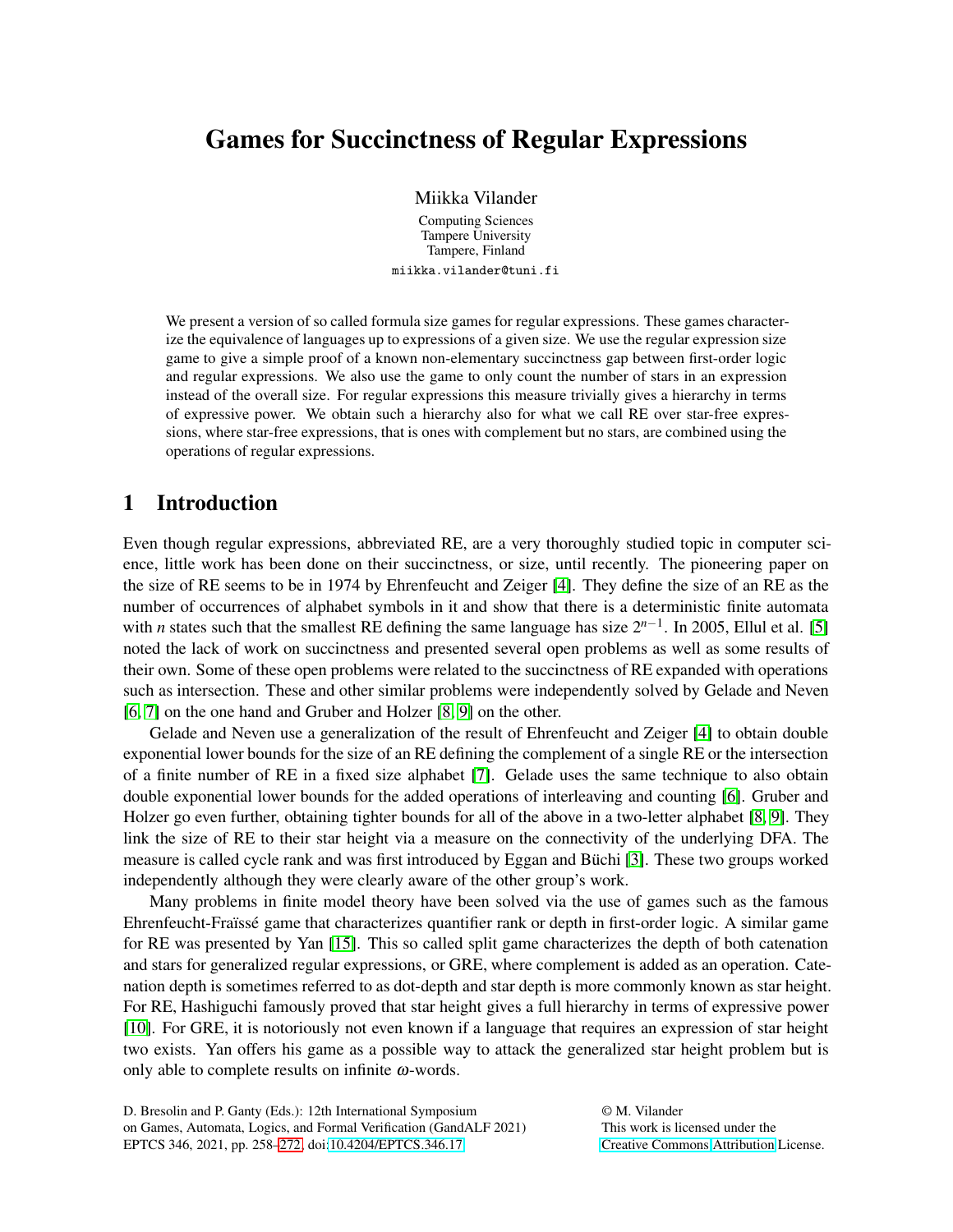In the vein of EF-games, there are also games for succinctness. These are often called formula size games. They are games of definability just as the EF-game, but instead of quantifier rank they measure the size of the defining formula. To our knowledge, the earliest example of such a game is for propositional logic by Razborov [\[13\]](#page-14-9). Perhaps more well known is the later game by Adler and Immerman [\[1\]](#page-13-1) for a modal logic called CTL. To our knowledge, ours are the first formula size games presented for regular expressions.

While EF-games are played on two structures, formula size games are instead played on two sets of structures, *A* and *B*. In the context of regular expressions, these sets are languages. Our version of the games also has a resource parameter *k*. The first player S is trying to show that there is an expression *R* with  $A \subseteq L(R)$ ,  $B \subseteq \Sigma^* \setminus L(R)$  and size at most *k*. S essentially sketches the syntax tree of such a separating expression as the game goes on, but in a single game only one branch of the tree is visited. It is the role of the second player D to choose which branch this is, and try to find the error in the strategy of S. A separating expression of appropriate size exists if and only if S has a winning strategy. In addition to the size, in this paper we are also interested in the number of stars in an expression. Thus we add a separate parameter *s* to the game to track this. The game is very easy to modify in this way to track the number or depth of whatever operators one is interested in.

We use the RE-version of the game to give a simpler proof for a known non-elementary succinctness gap between FO and RE. Stockmeyer [\[14\]](#page-14-10) showed that star-free expressions are non-elementarily more succinct than RE and together with an elementary translation from FO to star-free by McNaughton and Papert [\[12\]](#page-14-11), the result follows. In addition, we consider the number of stars in an expression as a measure of complexity. For RE a hierarchy in terms of expressive power can be trivially obtained in star height one. For GRE this presents a difficult problem as the full use of complement ramps up the complexity of the game significantly. We present RE over star-free expressions as a natural middle ground between RE and GRE. These include all star-free expressions with complement and their combinations using the operations of RE. For RE over star-free expressions we use a corresponding version of the game to show that the number of stars also gives a full hierarchy in terms of expressive power already in star height one.

The outline of the paper is as follows. In Section 2 we introduce RE, GRE and RE over star-free expressions. We also discuss our definition of size for these expressions and define some notation for the rest of the paper. In Section 3 we present the GRE size game and prove that it works as intended. We also present variations of the game for RE and RE over star-free, and prove some useful lemmas for later. In Section 4 we use the game for RE to show that defining a large finite language requires a large RE. We then define a finite language of non-elementary size via a FO-formula of exponential size, thus reproving the succinctness gap between FO and RE. In Section 5 we show that the number of stars in an expression gives a hierarchy in terms of expressive power for RE over star-free expressions. We conclude in Section 6.

#### 2 Preliminaries

We begin by defining some basic notions such as regular expressions and our concept of the size of a regular expression. For more on regular expressions we refer the reader to [\[11\]](#page-14-12). We omit the syntax and semantics of first-order logic and direct the reader to [\[2\]](#page-13-2) for a textbook with a finite model theory approach.

Let Σ be an alphabet. Strings of symbols from the alphabet are called *words* and sets of words are called *languages*. We denote the length of a word *w* with |*w*|.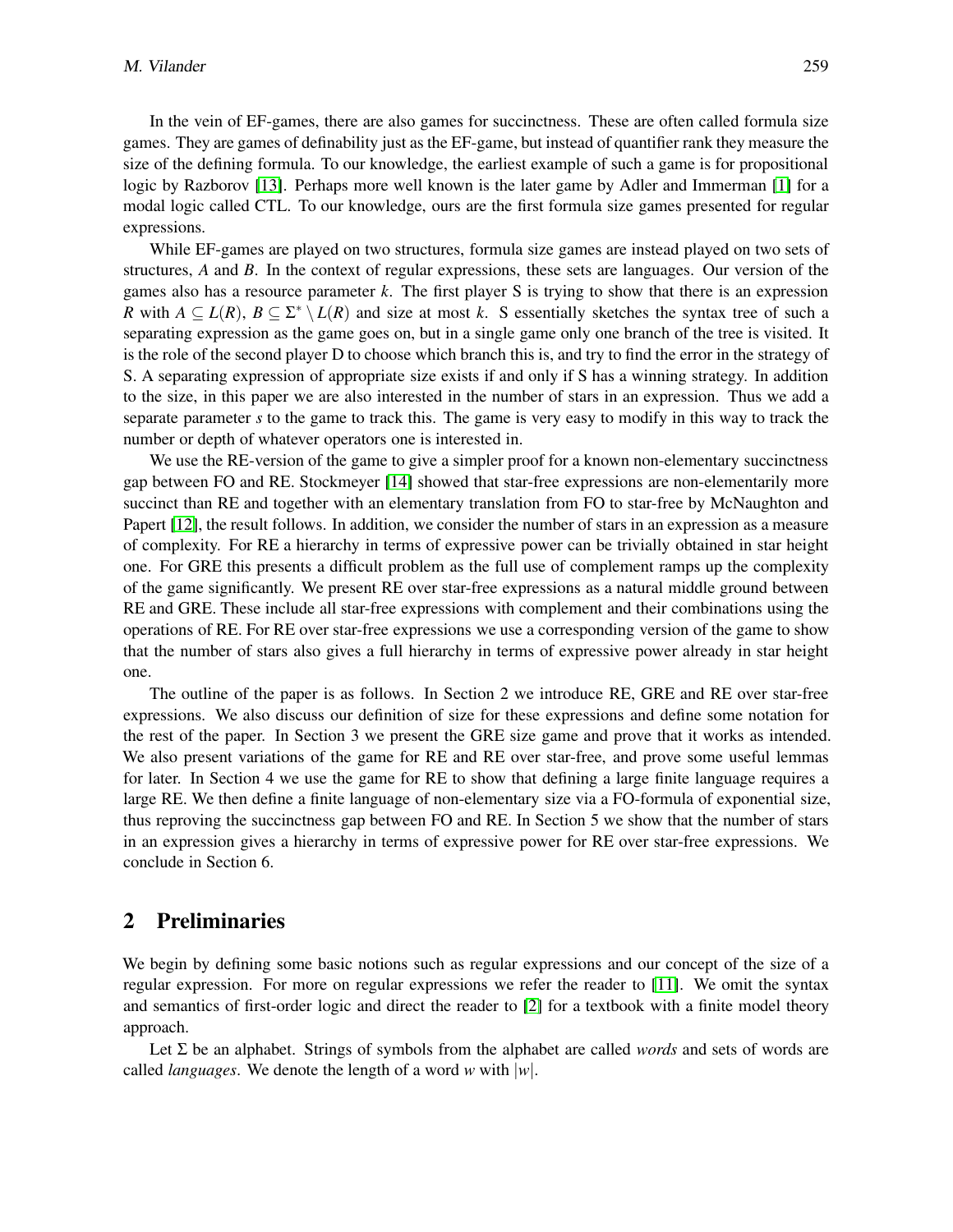The *regular expressions*, or RE, of  $\Sigma$  are defined recursively as follows:  $\emptyset$ ,  $\varepsilon$  and every  $a \in \Sigma$  are regular expressions. If  $R_1$  and  $R_2$  are regular expressions, then also  $R_1 \cup R_2$ ,  $R_1R_2$  and  $R_1^*$  are regular expressions. The *generalized regular expressions*, or GRE, of Σ are defined in the same way with the following addition: if *R* is a GRE, then  $\neg R$  is also a GRE. Sometimes GRE are also defined to include a separate intersection operation. As the effect on succinctness is negligible, we define intersection as the shorthand  $R_1 \cap R_2 := \neg(\neg R_1 \cup \neg R_2)$  to keep the number of moves in our game smaller.

The *language of a regular expression R*, denoted by  $L(R)$  is defined as follows:

•  $L(\emptyset) = \emptyset$ ,

- $L(\varepsilon) = {\varepsilon}$  (the empty word),
- $L(a) = \{a\}$  for  $a \in \Sigma$ ,
- $L(R_1 \cup R_2) = L(R_1) \cup L(R_2)$ ,
- $L(R_1R_2) = L(R_1)L(R_2) = \{uv \mid u \in L(R_1), v \in L(R_2)\}\$  and
- $L(R_1^*) = L(R_1)^* = \{w_1 \cdots w_n \mid n \in \mathbb{N}, w_i \in L(R_1) \text{ for each } i \in \mathbb{N}\}.$

For generalized regular expressions, additionally  $L(\neg R_1) = \sum^* \setminus L(R_1)$ .

We will also refer to *star-free expressions*. These are generalized regular expressions with the ∗-rule removed. A classical result by McNaughton and Papert [\[12\]](#page-14-11) states that star-free expressions have the same expressive power over words as first-order logic. Note that this means many languages naturally expressed by a RE with stars are also expressible by star-free expressions. For example, if  $\Sigma = \{a, b\}$ , then  $L((ab)^*) = L(\varepsilon \cup (a \neg \emptyset \cap \neg \emptyset b \cap \neg(\neg \emptyset aa \neg \emptyset) \cap \neg(\neg \emptyset bb \neg \emptyset))).$ 

Finally we present a middle ground between RE and GRE we call *RE over star-free expressions*. These expressions are defined by *R* in the following grammar (we omit parentheses for simplicity):

$$
R ::= R \cup R \mid RR \mid R^* \mid S
$$
  
\n
$$
S ::= S \cup S \mid SS \mid \neg S \mid \emptyset \mid \varepsilon \mid a \text{ for every } a \in \Sigma
$$

As the name suggests, RE over star-free expressions include all star-free expressions in the sense of GRE and can combine them using only the operations of RE. Essentially this means that stars cannot occur inside a complement. Since star-free expressions correspond to FO-definable properties of words, we feel this is a natural variation of RE to consider in terms of succinctness. It is quite possible someone else has already presented it but we could not find it in the literature.

There are several ways one could define the size of a regular expression. Gruber and Holzer [\[8\]](#page-14-5) use alphabetic width defined as the number of occurrences of symbols from  $\Sigma$  in the expression. Gelade and Neven [\[7\]](#page-14-4) on the other hand note that this is not sufficient for GRE since one can construct nontrivial expressions with no symbols from  $\Sigma$ . Thus they count also operations, ending up with the size of the syntax tree of the expression. This is also sometimes called *reverse polish length* [\[5\]](#page-14-2). We use the latter concept here but the game can easily be adapted to alphabetic width or actual string length with parentheses if desired.

Definition 2.1. The *size* of a GRE is defined recursively as follows:

- $sz(\emptyset) = sz(\varepsilon) = sz(a) = 1$  for every  $a \in \Sigma$ ,
- $sz(R^*) = sz(\neg R) = sz(R) + 1$  and
- $sz(R_1 \cup R_2) = sz(R_1R_2) = sz(R_1) + sz(R_2) + 1.$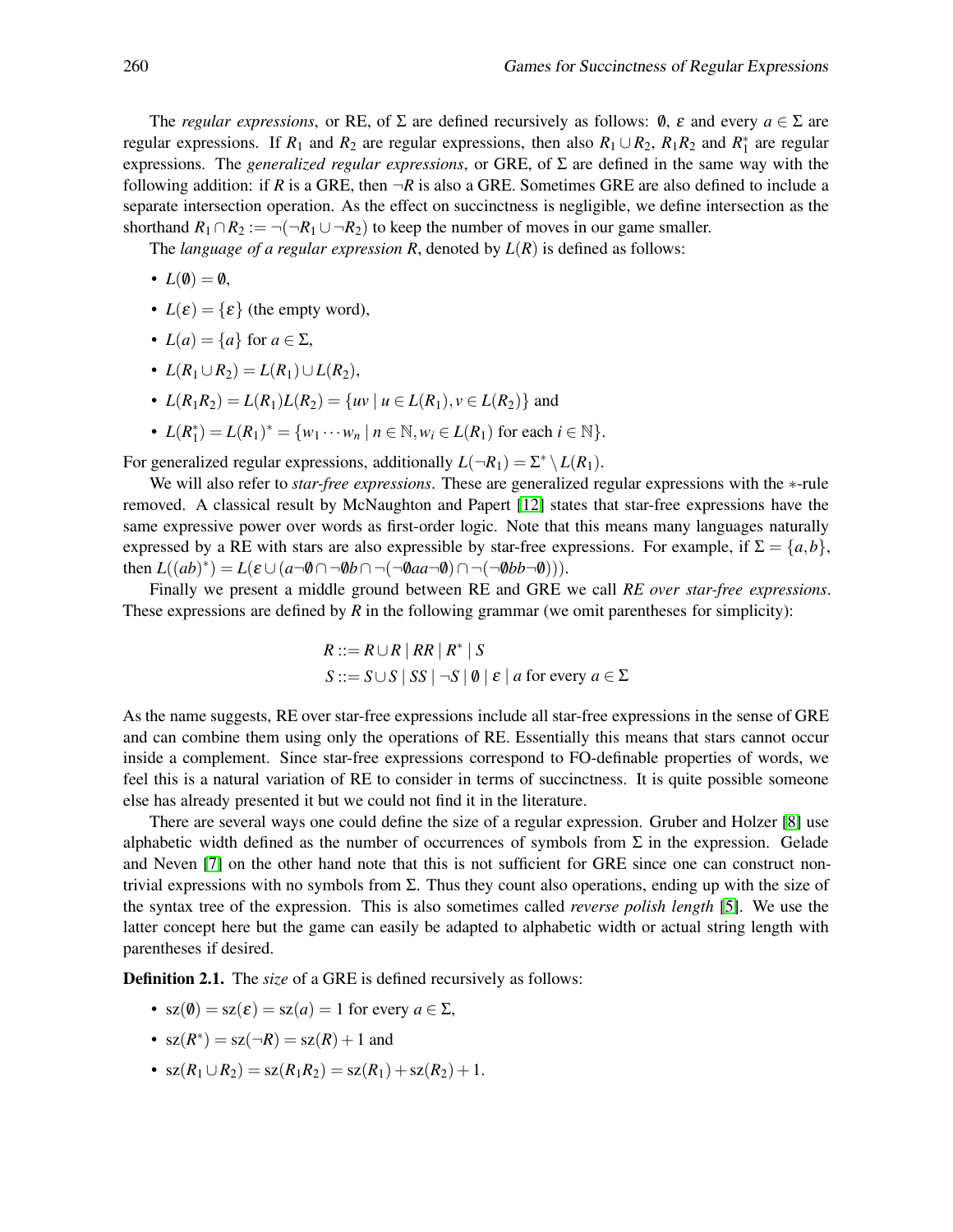In the sequel we will deal with some rather large expression sizes. In particular, we will show a *non-elementary* succinctness gap between FO and RE. This means that the difference in required size is not expressible by an elementary function. In practice, it suffices to show that the size of the RE is above an exponential tower. For this, we define the function twr as follows:

• 
$$
twr(0) = 1
$$
,

• 
$$
twr(n+1) = 2^{twr(n)}.
$$

We also use the shorthand

$$
[n]:=\{1,\ldots,n\}.
$$

Finally we define some concepts and notations for the RE size game. First is the concept of regular expressions separating languages.

**Definition 2.2.** Let  $A, B \subseteq \Sigma^*$ . A GRE *R separates A from B* if  $A \subseteq L(R)$  and  $B \subseteq \Sigma^* \setminus L(R)$ .

Note that if  $A = L(R)$  and  $B = \sum^* \setminus L(R)$ , then *R* defines the language *A*, so separation is a sort of partial version of defining languages with expressions.

To consider catenation and star in the game, we will need notation for the different ways one can split a word into two or more shorter words.

Let  $w \in \Sigma^*$  and  $n \in \mathbb{N}$ . The set of *n*-splits of w is the set

$$
Spn(w) = \{ (w_1, \ldots, w_n) | w_1 \ldots w_n = w \}.
$$

We also use the notation

$$
\mathrm{Sp}(w):=\bigcup_{n\in\mathbb{N}}\mathrm{Sp}^n(w)
$$

for the set of all splits of *w*.

#### 3 Generalized regular expression size game

In this section we define a game for generalized regular expressions that is the equivalent of so called formula size games previously developed for different logics. Since we consider both overall size and number of stars in this paper, we present a game with a separate parameter for stars.

The GRE size game has two players, Samson (S) and Delilah (D). The game has four parameters: two sets of Σ-words,  $A_0$  and  $B_0$ , and two natural numbers  $k_0$  and  $s_0$  with  $k_0 \geq s_0$ . Samson wants to show that  $A_0$  can be separated from  $B_0$  using a GRE with size at most  $k_0$  and at most  $s_0$  stars. Delilah wants to refute this. The GRE size game with the above parameters is denoted by  $GRES(k_0, s_0, A_0, B_0)$ .

Positions of the game are of the form  $(k, s, A, B)$  where *A* and *B* are sets of words,  $k, s \in \mathbb{N}$  and  $k \geq s$ . The starting position is  $(k_0, s_0, A_0, B_0)$ . In a position  $P = (k, s, A, B)$ , if  $k = 0$ , then the game ends and D wins. Otherwise S has a choice of six moves (note that the empty word  $\varepsilon$  is covered in the *a*-move):

- *a*-move: S chooses  $a \in \Sigma \cup \{\varepsilon\}$ . If  $A \subseteq \{a\}$  and  $a \notin B$ , the game ends and S wins. Otherwise D wins.
- $\emptyset$ -move: If  $A = \emptyset$ , S wins. Otherwise D wins.
- ∪-move: S chooses subsets  $A_1, A_2 \subseteq A$  such that  $A_1 \cup A_2 = A$  and natural numbers  $k_1, k_2, s_1, s_2$ such that  $k_i \geq s_i$ ,  $k_1 + k_2 + 1 = k$  and  $s_1 + s_2 = s$ . Then D chooses a number  $i \in \{1, 2\}$ . The game continues from the position  $(k_i, s_i, A_i, B)$ .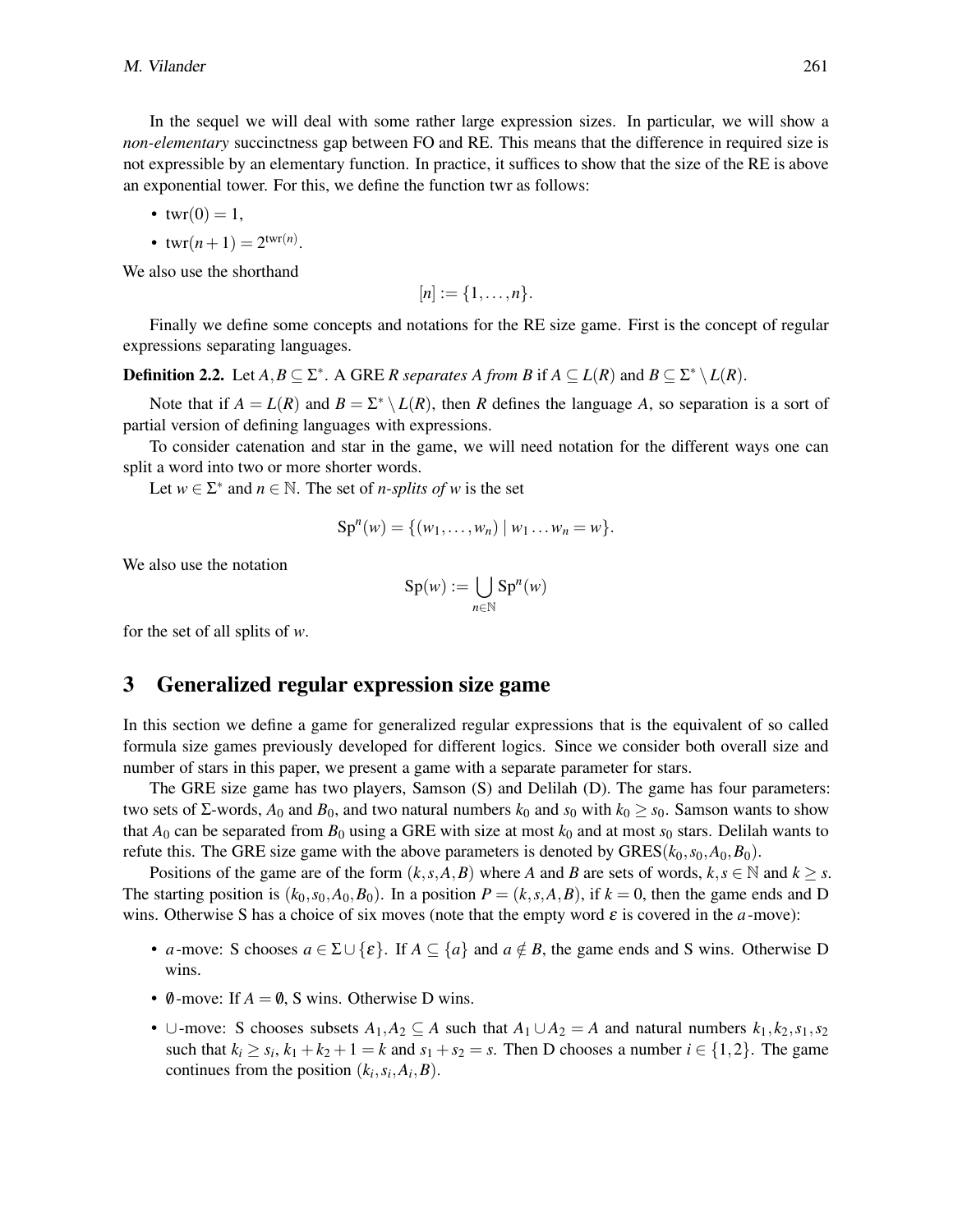- cat-move: For every  $w \in A$ , S chooses a 2-split  $(w_1, w_2)$ . Let  $A_i = \{w_i \mid w \in A\}$ . Then for every *v* ∈ *B*, S chooses a function  $f_v : Sp^2(v) \to \{1,2\}$ . Let  $B_i = \{v_i \mid f_v(v_1,v_2) = i, (v_1,v_2) \in Sp^2(v)\}$ . S chooses numbers  $k_1$ ,  $k_2$ ,  $s_1$ ,  $s_2$  such that  $k_i \geq s_i$ ,  $k_1 + k_2 + 1 = k$  and  $s_1 + s_2 = s$ . Finally D chooses a number  $i \in \{1, 2\}$ . The game continues from the position  $(k_i, s_i, A_i, B_i)$ .
- \*-move: If  $\varepsilon \in B$ , D wins. Otherwise, for every  $w \in A \setminus \{\varepsilon\}$ , S chooses a natural number  $n(w) > 0$ and an  $n(w)$ -split  $(w_1, ..., w_{n(w)})$  with  $w_i \neq \varepsilon$  for every  $i \in [n(w)]$ . Let  $A' = \{w_i \mid i \in [n(w)], w \in A\}$ . Then for every  $v \in B$ , S chooses a function  $f_v : Sp(v) \to \mathbb{N}$  such that  $f_v(v_1,\ldots,v_n) \in [n]$ . Let  $B' = \{v_i \mid f_v(v_1,\ldots,v_n) = i, (v_1,\ldots,v_n) \in Sp(v)\}.$  The game continues from the position  $(k-1,s-1)$  $1, A', B'$ .
- ¬-move: The game continues from the position (*k*−1,*s*,*B*,*A*).

Note that since every move either ends the game or decreases the resource *k*, the game always ends in a finite number of moves and one of the players wins.

We now prove the crucial theorem that states the connection of the game to the succinctness of generalized regular expressions.

<span id="page-4-0"></span>**Theorem 3.1.** *Let*  $A, B \subseteq \Sigma^*$  *and*  $k, s \in \mathbb{N}$  *with*  $k \geq s$ *. The following are equivalent:* 

- *1. S has a winning strategy in the game* GRES(*k*,*s*,*A*,*B*)*.*
- *2. There is a generalized regular expression that separates A from B with size at most k and at most s stars.*

*Proof.* In the following we will always have  $i \in \{1,2\}$  without explicit statement. We show the equivalence of 1 and 2 for all *A* and *B* by induction on the number *k*. The case  $k = 0$  is clear.

1 ⇒ 2: Let δ be a winning strategy for S in the game GRES(*k*,*A*,*B*). Since δ is a winning strategy, we have  $k > 0$ . The proof is divided into cases according to the first move of  $\delta$ :

- *a*-move: If the first move is an *a*-move, because  $\delta$  is a winning strategy, we have  $A \subseteq \{a\} = L(a)$ and  $a \notin B$  so  $B \subseteq \Sigma^* \setminus L(a)$ . Thus the regular expression *a* separates *A* from *B*.
- $\emptyset$ -move: Now  $A = \emptyset$  so  $\emptyset$  separates A from *B*.
- ∪-move: S chooses  $A_1, A_2 \subseteq A$  and  $k_1, k_2, s_1, s_2$  according to  $\delta$ . Since  $\delta$  is a winning strategy, S has winning strategies from both of the possible following positions  $(k_i, s_i, A_i, B)$ . Thus by induction hypothesis there are GREs  $R_1$  and  $R_2$  such that  $R_i$  separates  $A_i$  from  $B$ ,  $sz(R_i) \leq k_i$  and  $R_i$  has at most  $s_i$  stars. Now  $A_i \subseteq R_i$  and  $B \subseteq \Sigma^* \setminus L(R_i)$ . Therefore

$$
A_0 = A_1 \cup A_2 \subseteq L(R_1) \cup L(R_2) = L(R_1 \cup R_2).
$$

and  $B \subseteq (\Sigma^* \setminus L(R_1)) \cap (\Sigma^* \setminus L(R_2)) = \Sigma^* \setminus L(R_1 \cup R_2)$  so  $R_1 \cup R_2$  separates *A* from *B*. In addition,  $sz(R_1 \cup R_2) = sz(R_1) + sz(R_2) + 1 \le k_1 + k_2 + 1 = k$  and  $R_1 \cup R_2$  has at most  $s_1 + s_2 = s$  stars.

• cat-move: S makes his choices according to  $\delta$ . Now S has a winning strategy for both positions  $(k_i, s_i, A_i, B_i)$  so by induction hypothesis there are GREs  $R_1$  and  $R_2$  such that  $R_i$  separates  $A_i$  from  $B_i$ , sz $(R_i) \leq k_i$  and  $R_i$  has at most  $s_i$  stars. Now  $A_i \subseteq L(R_i)$ . For every  $w \in A$  there are  $w_1 \in A_1$  and *w*<sub>2</sub> ∈ *A*<sub>2</sub> such that *w*<sub>1</sub>*w*<sub>2</sub> = *w* so *A* ⊆ *L*(*R*<sub>1</sub>)*L*(*R*<sub>2</sub>) = *L*(*R*<sub>1</sub>*R*<sub>2</sub>). On the other side *B*<sup>*i*</sup> ⊆ ∑<sup>\*</sup>  $\setminus$  *L*(*Ri*</sub>). For every  $v \in B$  and every  $(v_1, v_2) \in \text{Sp}^2(v)$ , either  $v_1 \in B_1$  or  $v_2 \in B_2$ . Thus  $v \notin L(R_1)L(R_2) = L(R_1R_2)$ so  $B \subseteq \Sigma^* \setminus L(R_1R_2)$ . The GRE  $R_1R_2$  thus separates *A* from *B*. The size and number of stars are handled as in the previous case.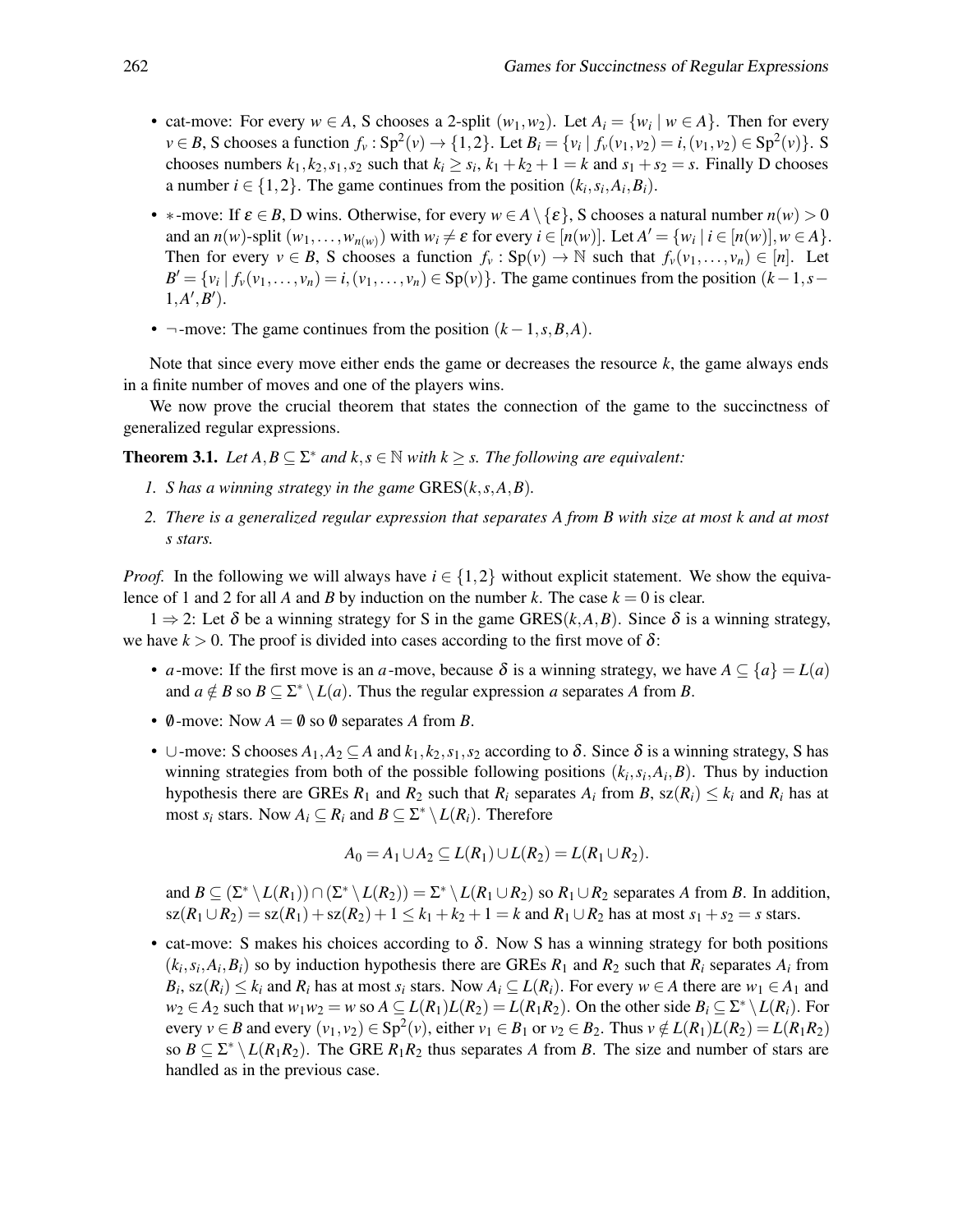- $\ast$ -move: S makes his choices according to  $\delta$ . S has a winning strategy for the following position  $(k-1, s-1, A', B')$  so by induction hypothesis there is a GRE *R* such that *R* separates *A'* from *B'*, sz(*R*) ≤ *k* − 1 and *R* has at most *s* − 1 stars. We have  $A' \subseteq L(R)$ . For every  $w \in A$  there is  $n(w) \in \mathbb{N}$ and an  $n(w)$ -split  $(w_1, \ldots, w_{n(w)})$  such that  $w_j \in A'$  for  $j \in [n(w)]$ . Thus  $A \subseteq L(R)^* = L(R^*)$ . On the other side,  $B' \subseteq \Sigma^* \setminus L(R)$ . For every  $v \in B$  and every  $(v_1, \ldots, v_n) \in Sp(v)$ , there is  $j \in [n]$  such that  $v_j \in B'$ . Thus  $v \notin L(R)^* = L(R^*)$  so  $B \subseteq \Sigma \setminus L(R^*)$ . The GRE  $R^*$  thus separates *A* from *B*. In addition,  $sz(R^*) = sz(R) + 1 \leq k$  and  $R^*$  has at most  $s - 1 + 1 = s$  stars.
- ¬-move: S has a winning strategy from the following position (*k* −1,*s*,*B*,*A*) so there is a GRE *R* that separates *B* from *A* with  $sz(R) \le k - 1$  and at most *s* stars. Now the GRE  $\neg R$  separates *A* from *B*. In addition,  $sz(\neg R) = sz(R) + 1 \leq k$  and  $\neg R$  has at most *s* stars.

 $2 \Rightarrow 1$ : Let *R* be a GRE that separates *A* and *B* with size at most *k* and at most *s* stars. The proof is divided into cases according to the outermost operator in *R*:

- $R = a \in \Sigma \cup \{\varepsilon\}$ : Since *R* separates *A* from *B*, we have  $A \subseteq \{a\}$  and  $B \subseteq \Sigma^* \setminus \{a\}$  so  $a \notin B$ . Thus S wins by making an *a*-move.
- $R = \emptyset$ : Now  $A = \emptyset$  so S wins by making a  $\emptyset$ -move.
- $R = R_1 ∪ R_2$ : Since *R* separates *A* from *B*, we have  $A ⊆ L(R) = L(R_1) ∪ L(R_2)$ . Let  $A_i = A ∩ L(R_i)$ , let  $k_1 = \text{sz}(R_1)$  and let  $k_2 = k - k_1 - 1$ . Similarly let  $s_1$  be the number of stars in  $R_1$  and let  $s_2 = s - s_1$ . Now  $A_1 \cup A_2 = A$ ,  $k_i > s_i$ ,  $k_1 + k_2 + 1 = k$  and  $s_1 + s_2 = s$  so these are valid choices for a  $\cup$ -move. After the  $\cup$ -move,  $A_i \subseteq L(R_i)$  and  $B \subseteq \Sigma^* \setminus L(R) = (\Sigma^* \setminus L(R_1)) \cap (\Sigma^* \setminus L(R_2))$  so  $B \subseteq \Sigma^* \setminus L(R_i)$ . Now  $R_i$  separates  $A_i$  from  $B$ . In addition,  $sz(R_1) = k_1$ ,  $sz(R_2) = sz(R) - sz(R_1) - 1 \leq k - k_1 - 1 = k_2$ . Similarly  $R_1$  has  $s_1$  stars and  $R_2$  has at most  $s - s_1 = s_2$  stars. By induction hypothesis, S has a winning strategy for the game  $GRES(k_i, s_i, A_i, B)$ . Together with the first move, this is a winning strategy for the game  $GRES(k, s, A, B)$ .
- $R = R_1R_2$ : Since *R* separates *A* from *B*, we have  $A \subseteq L(R) = L(R_1)L(R_2)$ . Thus for every  $w \in A_0$ there is  $(w_1, w_2) \in \text{Sp}^2(w)$  such that  $w_1 \in L(R_1)$  and  $w_2 \in L(R_2)$ . S makes a cat-move and chooses such a split for each  $w \in A$ . On the other side we have  $B \subseteq \Sigma^* \setminus L(R) = \Sigma^* \setminus L(R_1)L(R_2)$ . Thus for every  $v \in B$  and every  $(v_1, v_2) \in \text{Sp}^2(v)$ , we have  $v_1 \notin L(R_1)$  or  $v_2 \notin L(R_2)$ . For the function  $f_v : Sp(v) \to \mathbb{N}$ , S chooses  $i = f_v(v_1, v_2)$  so that  $v_i \notin L(R_i)$ . S chooses  $k_i$  and  $s_i$  as in the previous case. Finally we have  $A_i \subseteq L(R_i)$  and  $B_i \subseteq \Sigma^* \setminus L(R_i)$  so  $R_i$  separates  $A_i$  from  $B_i$ . The resources *k* and *s* are handled like in the previous case. By induction hypothesis, S has a winning strategy from the position  $(k_i, s_i, A_i, B_i)$ .
- $R = R_1^*$ : Since *R* separates *A* from *B*, we have  $A \subseteq L(R) = L(R_1)^*$ . Thus for every  $w \in A$  there is  $(w_1,...,w_n) \in Sp(w)$  such that  $w_j \in L(R_1)$  for all  $j \in [n]$ . S makes a  $*$ -move and chooses such a split for each  $w \in A$ . On the other side we have  $B \subseteq \Sigma^* \setminus L(R) = \Sigma^* \setminus L(R_1)^*$ . Note that  $\varepsilon \notin B$  so D does not win outright. Now for every  $v \in B$  and every  $(v_1, \ldots, v_n) \in Sp(v)$  we have  $v_j \notin L(R_1)$  for some  $j \in [n]$ . For the function  $f_v : Sp(v) \to \mathbb{N}$ , S chooses  $j = f_v(v_1, \ldots, v_n)$  so that  $v_j \notin L(R_1)$ . Finally we have  $A' \subseteq L(R_1)$  and  $B' \subseteq \Sigma^* \setminus L(R_1)$  so  $R_1$  separates  $A'$  from  $B'$ . In addition,  $sz(R_1) = sz(R) - 1 \leq k - 1$  and  $R_1$  has at most  $s - 1$  stars. By induction hypothesis, S has a winning strategy from the position  $(k-1, s-1, A', B')$ .
- $R = \neg R_1$ : S makes a  $\neg$ -move. Since *R* separates *A* from *B*, it follows that  $R_1$  separates *B* from *A*. In addition,  $sz(R_1) = sz(R) - 1 \leq k - 1$  and  $R_1$  has at most *s* stars. By induction hypothesis, S has a winning strategy from the position  $(k-1, s, B, A)$ .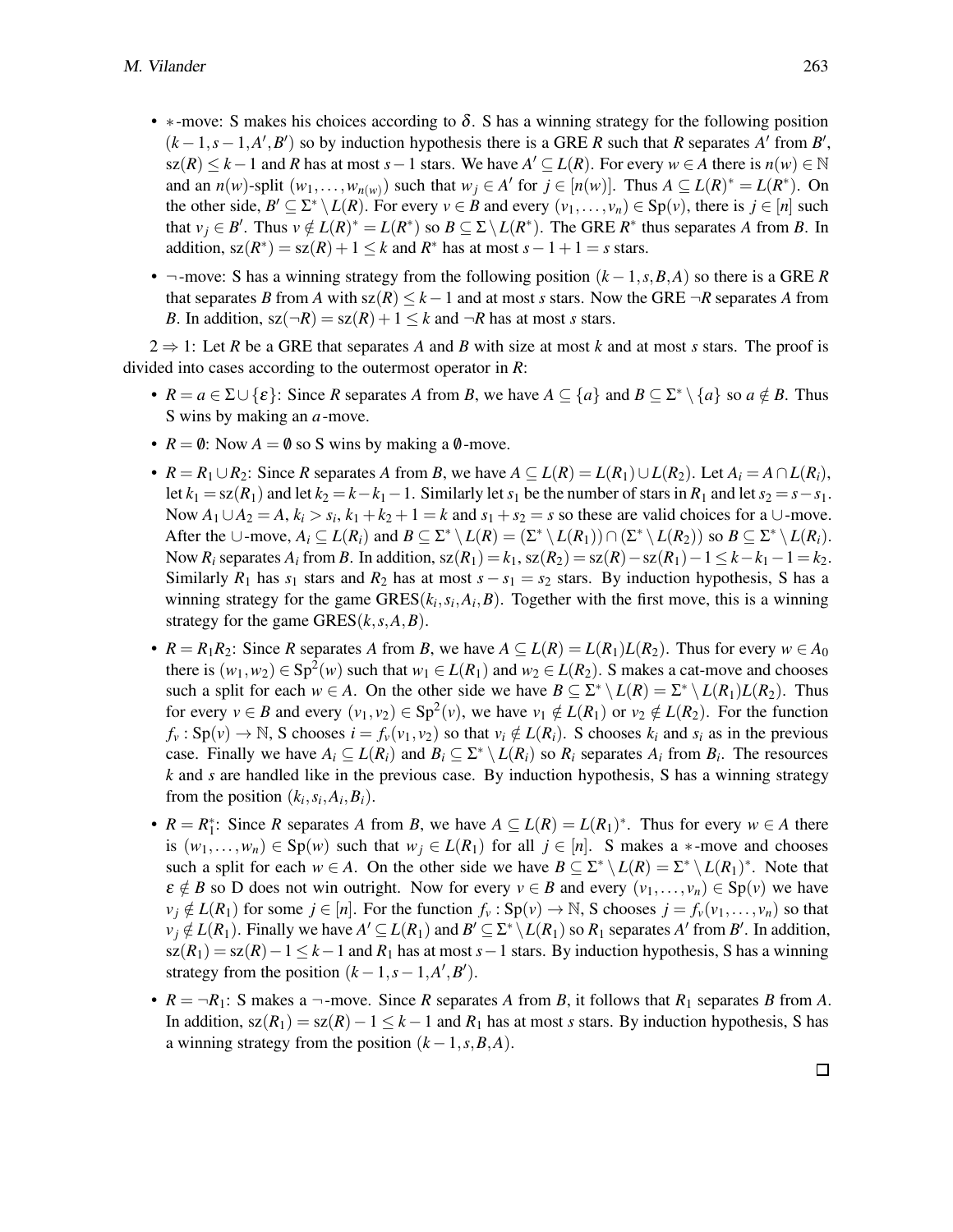We have defined the game for generalized regular expressions but this full game turns out to be very complex in a combinatorial sense. For the results in this paper we will use simpler games for RE and RE over star-free.

The RE size game  $RES(k, A, B)$  is the game  $GRES(k, s, A, B)$  with the  $\neg$ -move and the star parameter *s* removed. The proof of Theorem [3.1](#page-4-0) with the ¬-move cases and *s* removed proves the following analogue for this game:

<span id="page-6-1"></span>**Theorem 3.2.** Let  $A, B \subseteq \Sigma^*, k \in \mathbb{N}$ . The following are equivalent:

- *1. S has a winning strategy in the game* RES(*k*,*A*,*B*)*.*
- *2. There is a regular expression that separates A from B with size at most k.*

The RE over star-free size game  $RESES(k, s, A, B)$  is the game  $GRESS(k, s, A, B)$  with the following modification: after a  $\neg$ -move, the following position is  $(k,0,B,A)$  instead of the normal  $(k,s,B,A)$ . This corresponds with the syntax of RE over star-free, where stars cannot occur under complement. We omit the proof of the analogous theorem for this game:

**Theorem 3.3.** *Let*  $A, B \subseteq \Sigma^*$  *and*  $k, s \in \mathbb{N}$  *with*  $k \geq s$ *. The following are equivalent:* 

- *1. S has a winning strategy in the game* RESFS(*k*,*s*,*A*,*B*)*.*
- *2. There is a RE over star-free expression that separates A from B with size at most k and at most s stars.*

As is usual with these sorts of games, we will need a simple lemma stating that if the same word is present on both sides of the game, D has a winning strategy. We prove the lemma for the GRE game and note that it can just as easily be proven for the other variations.

<span id="page-6-0"></span>**Lemma 3.4.** *In a position P* =  $(k, s, A, B)$  *of a game* GRES( $k_0, s_0, A_0, B_0$ )*, if there is w* ∈  $A \cap B$ *, then D has a winning strategy from position P.*

*Proof.* Under the assumptions, we describe a strategy for D. For any move of S, this strategy either wins or maintains the condition of having  $w \in A \cap B$ . It is thus a winning strategy. We consider the cases for each possible move of S.

- *a*-move: Assume S chooses  $a \in \Sigma \cup \{\varepsilon\}$ . If  $A \subseteq \{a\}$ , then  $a = w \in B$ , so D wins.
- $\emptyset$ -move: Since  $w \in A$ ,  $A \neq \emptyset$  and D wins.
- ∪-move: Assume S chooses subsets  $A_1, A_2 \subseteq A$ . Since  $A_1 \cup A_2 = A$ , there is  $i \in \{1,2\}$  such that  $w \in A_i$ . D chooses this *i* and in the following position  $(k_i, s_i, A_1, B)$ , we have  $w \in A_i \cap B$ .
- cat-move: Let  $(w_1, w_2)$  be the split S chooses for *w* on the *A*-side and let  $f_w : Sp^2(w) \to \{1,2\}$  be the function S chooses for *w* on the *B*-side. D chooses the number  $i := f_w(w_1, w_2)$ . In the following position  $(k_i, s_i, A_i, B_i)$ , we have  $w_i \in A_i \cap B_i$ .
- \*-move: If  $w = \varepsilon$ , D wins. Otherwise, let  $(w_1, \ldots, w_n)$  be the split S chooses for *w* on the *A*-side and let  $f_w$ :  $Sp(w) \to \mathbb{N}$  be the function S chooses for *w* on the *B*-side. Let  $i := f_w(w_1, \ldots, w_n)$ . In the following position  $(k-1, s-1, A', B')$  we have  $w_i \in A' \cap B'$ .
- ¬-move: In the following position  $(k-1, s, B, A)$ , we have  $w \in B \cap A$ .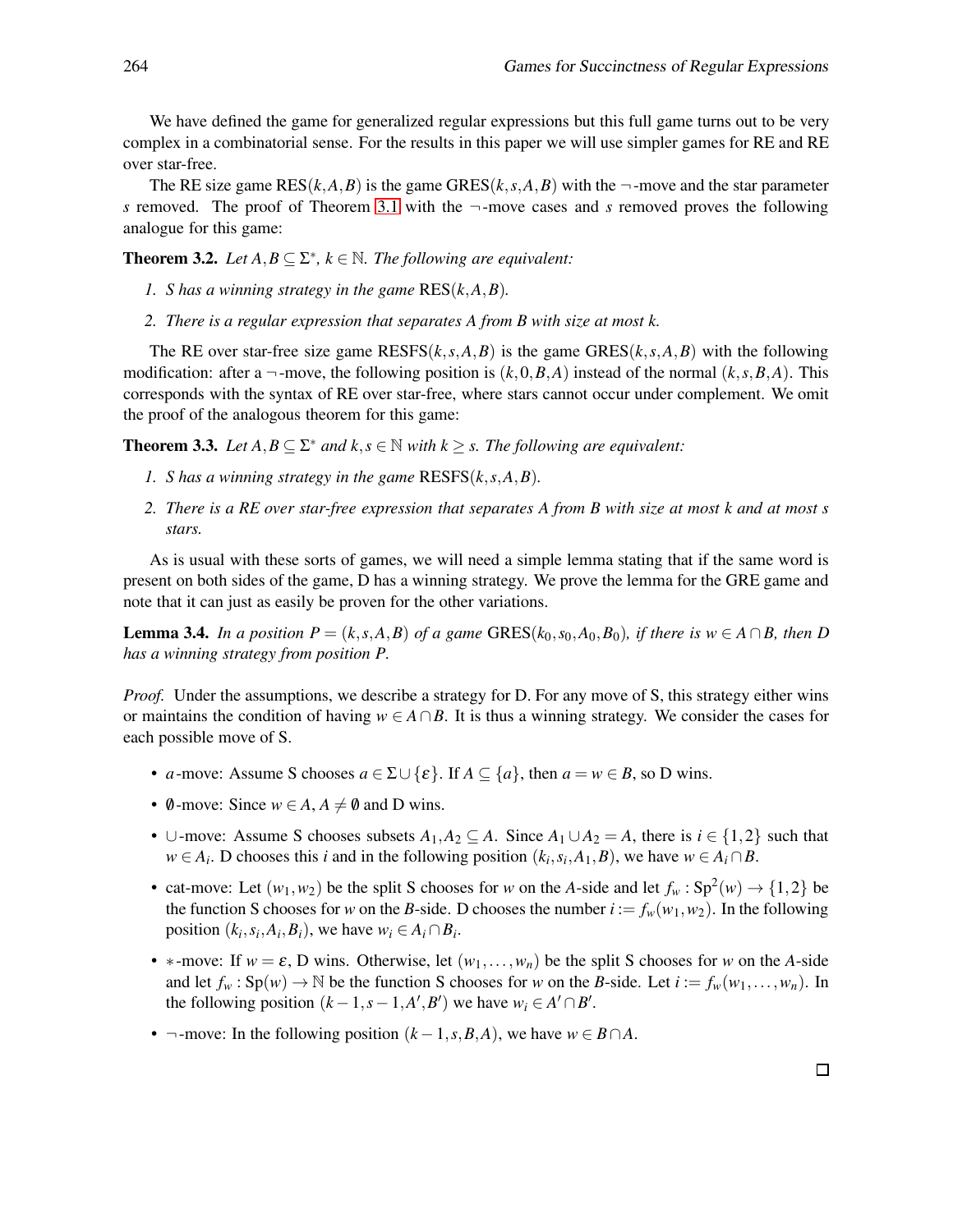For the RE over star-free game, we need a further lemma that gives an easy condition to guarantee that the current sets *A* and *B* cannot be separated via a star-free expression. The language we use for the game has words with long strings of the same symbol in them. We call these *a-chains* for *a* ∈ Σ. For example, the word *baabbaaa* has two *a*-chains of lengths 2 and 3 respectively. We use the GRE game with  $s = 0$  to argue about star-free expressions.

<span id="page-7-0"></span>**Lemma 3.5.** In a position  $P = (k, 0, A, B)$  of a game GRES( $k_0$ ,  $s_0$ ,  $A_0$ ,  $B_0$ ), if there are  $w \in A$  and  $w' \in B$ *such that they only differ from each other by lengths of one or more chains of symbols, each of length more than k in both, then D has a winning strategy from position P.*

*Proof.* We describe a strategy for D. For each move of S, this strategy either wins or maintains the assumptions of the lemma so it is a winning strategy. We consider each possible move of S:

- *a*-move: S chooses  $a \in \Sigma \cup \varepsilon$ . Since *w* has a chain with length more than  $k > 0$ , clearly  $w \neq a$  so D wins.
- $\emptyset$ -move: Since  $w \in A$ ,  $A \neq \emptyset$  and D wins.
- ∪-move: S chooses subsets  $A_1, A_2 \subseteq A$ . Since  $A_1 \cup A_2 = A$ , we have  $w \in A_i$  for some  $i \in \{1,2\}$ . D chooses this *i* and in the following position  $(k_i, 0, A_i, B)$  we have  $w \in A_i$  and  $w' \in B$ . In addition, the chains of *w* and *w*<sup>*'*</sup> that differ are of length more than  $k > k_i$ . Thus the assumptions still hold.
- cat-move: Let  $(w_1, w_2)$  be the split S chooses for  $w \in A$  and let  $f_{w'} : Sp^2(w') \to \{1,2\}$  be the function S chooses for  $w' \in B$ . Let  $k_1, k_2$  be the numbers chosen by S with  $k_1 + k_2 + 1 = k$ . Since w and *w* ′ only differ by the lengths of some chains, for each chain in *w* we can find the corresponding chain in *w* ′ .

If the split  $(w_1, w_2)$  splits no chains where *w* and *w'* differ, then we consider the split  $(w'_1, w'_2)$  of *w'* at the corresponding point and in the following position  $(k_i, 0, A_i, B_i)$ , the assumptions hold since  $k_i < k$ .

Now assume  $(w_1, w_2)$  splits a chain of length more than *k* and the length of this chain is different but still more than *k* in *w'*. If the length of the chain in  $w_i$  is at more than  $k_i$  for both *i*, then we consider a split  $(w'_1, w'_2)$  of w' where the same holds. Recall such a split can be found since  $k_1 + k_2 + 1 = k$  and the length of the chain is more than *k* in *w*' also. Now the assumptions hold in the following position.

Otherwise, by symmetry we assume that the length of the chain in  $w_1$  is less than or equal to  $k_1$ . In this case we consider the split  $(w'_1, w'_2)$  of w' where the length of the chain in  $w'_1$  is identical to  $w_1$ . Now the lengths of the chains in  $w_2$  and  $w'_2$  are more than  $k_2$  since  $k_1 + k_2 + 1 = k$ . Thus if the following position is  $(k_2, 0, A_2, B_2)$ , then the assumptions hold. If the following position is  $(k_1, 0, A_1, B_1)$ , then either there are still other differing chains of length more than  $k > k_1$  and the assumptions hold, or  $w_1 = w'_1$  and D has a winning strategy by Lemma [3.4.](#page-6-0)

- ∗-move: We assume that the star resource *s* = 0 in the position *P* so S cannot make a ∗-move.
- $\neg$ -move: In the following position  $(k-1,0,B,A)$ , the assumptions still hold as they are symmetric w.r.t. *A* and *B* and  $k-1 < k$ .

<span id="page-7-1"></span>Remark 3.6. The GRE size game can be modified in several ways to obtain different games. The games for RE and RE over star-free are examples of this. Additional operations can be included by adding moves. For example the move corresponding to intersection is the union move with the roles of *A* and

 $\Box$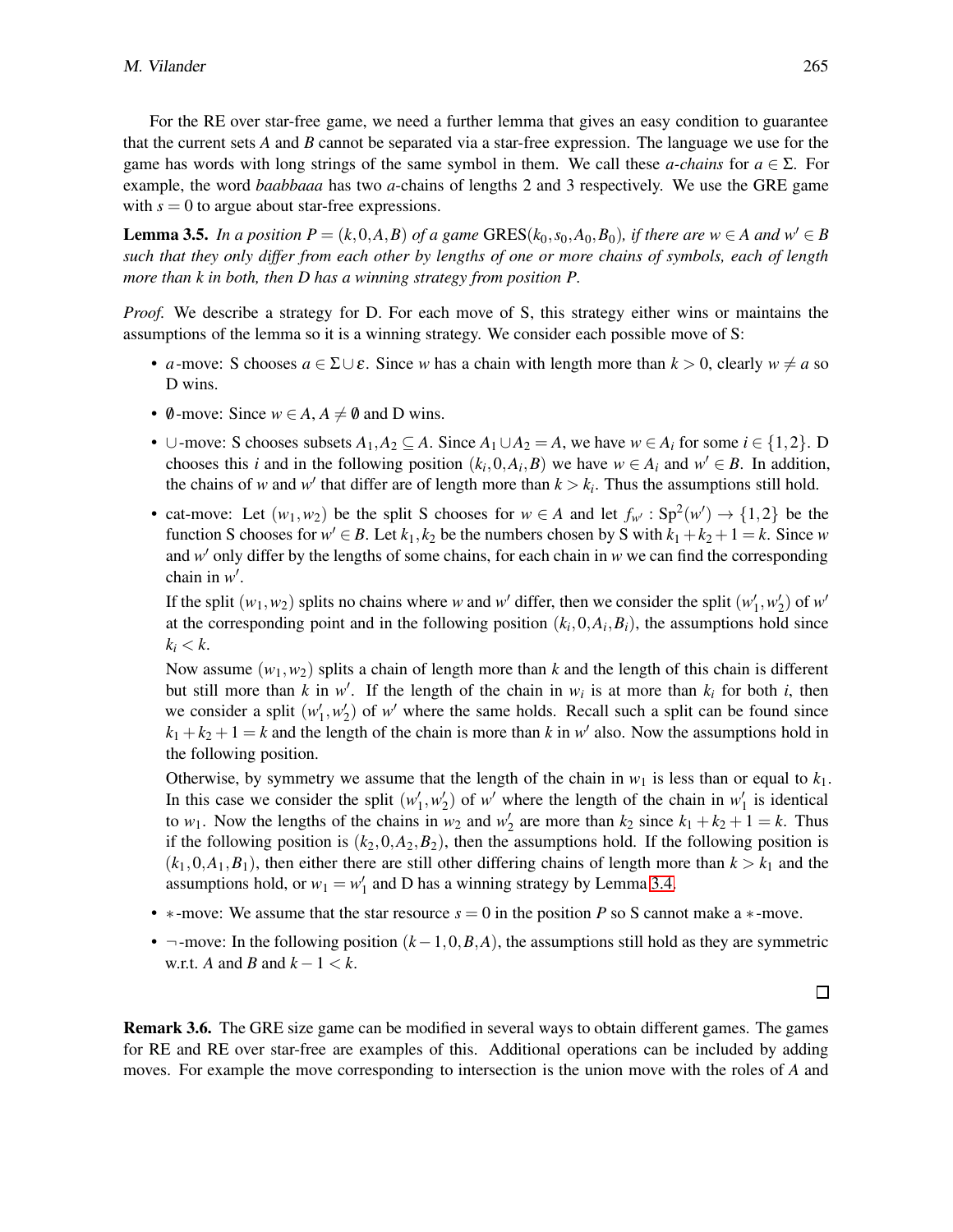*B* switched. One could also have separate resources for different operations or ignore some operations entirely. It is also possible to modify how the resources work with binary moves to track the nesting depth of an operation instead of the number.

#### 4 The succinctness gap between FO and RE

To compare the succinctness of FO and RE, we must restrict the models of FO to *word models*. These are finite models with a linear order and unary predicates to indicate which letter of the alphabet  $\Sigma$  is in each spot. Thus properties of words are often defined in a language of the form  $FO(<, P_1, \ldots, P_n)$ .

In his thesis [\[14\]](#page-14-10) Stockmeyer showed that star-free generalized regular expressions are non-elementarily more succinct than regular expressions. Since there is an elementary translation from FO to starfree expressions [\[12\]](#page-14-11), this implies that FO is non-elementarily more succinct than RE. The proof of Stockmeyer is quite involved as he encodes computations of Turing machines into star-free expressions. In this section, we show a simple way to obtain the gap between FO and RE via the RE size game. Our proof relies on the following proposition which states that to define a large finite language with a RE, the RE must be quite large as well.

<span id="page-8-0"></span>Proposition 4.1. *A finite language L cannot be defined via a* RE *with size less than* log|*L*|*.*

*Proof.* Let *L* be a finite language and  $k_0 < log|L|$ . We consider the game  $RES(k_0, L, \Sigma^* \setminus L)$ . We will show that after every move of S, D will either gain a winning strategy via Lemma [3.4,](#page-6-0) or D can maintain the following two conditions in any position  $(k, A, B)$  of the game:

\n- 1. 
$$
k \leq \log(|A|)
$$
\n- 2.  $\Sigma^{>N} := \{w \in \Sigma^* \mid |w| > N\} \subseteq B$  for some  $N \in \mathbb{N}$
\n

In the starting position  $(k_0, L, \Sigma^* \setminus L)$ , we have  $k_0 \leq \log(|L|)$  so condition 1 holds. For condition 2, note that since *L* is finite,  $\Sigma^* \setminus L$  includes every word with length greater than the maximum length of words in the language *L*.

Consider a position  $(k, A, B)$  of the game RES $(k_0, L, \Sigma^* \setminus L)$  and assume conditions 1 and 2 hold. S has five different moves to choose from:

- \* -move: Since  $0 < k \leq \log(|A|)$ , we have  $|A| \geq 2$  so there is  $w \in A$  with  $w \neq \varepsilon$ . Let  $(w_1, w_2, \dots, w_m)$ be the split chosen by S for *w*. By condition 2, there is  $N \in \mathbb{N}$  such that  $\Sigma^{>N} \subseteq B$ . Let  $v = w_1^{N+1}$ . Now  $|v| > N$  so  $v \in B$ . For the split  $(w_1, w_1, \ldots, w_1)$  of *v* S must choose the piece  $w_1$  so in the following position  $(k-1, A', B')$ , we have  $w_1 \in A' \cap B'$  and by Lemma [3.4,](#page-6-0) D has a winning strategy from this position.
- ∪-move: Let  $A_1, A_2 \subseteq A$  and  $k_1, k_2 < k$  be the choices of S. If either  $A_i$  is empty, D chooses the other one and both conditions are trivially maintained. Assume both *A<sup>i</sup>* are non-empty. Since *A*<sub>1</sub> ∪*A*<sub>2</sub> = *A*, we obtain  $|A_1| + |A_2| \ge |A|$ . Now we have  $k_i \le \log(|A_i|)$  for some  $i \in \{1, 2\}$ , since otherwise

$$
k = k_1 + k_2 + 1 > log(|A_1|) + log(|A_2|) + 1
$$
  
= log(|A\_1||A\_2|) + 1  $\ge log(|A_1| + |A_2|) \ge log(|A|) \ge k$ ,

which is a contradiction. D chooses such an *i*, fulfilling condition 1 in the following position is  $(k_i, A_i, B)$ . Condition 2 is trivially maintained since *B* remains unchanged in ∪-moves.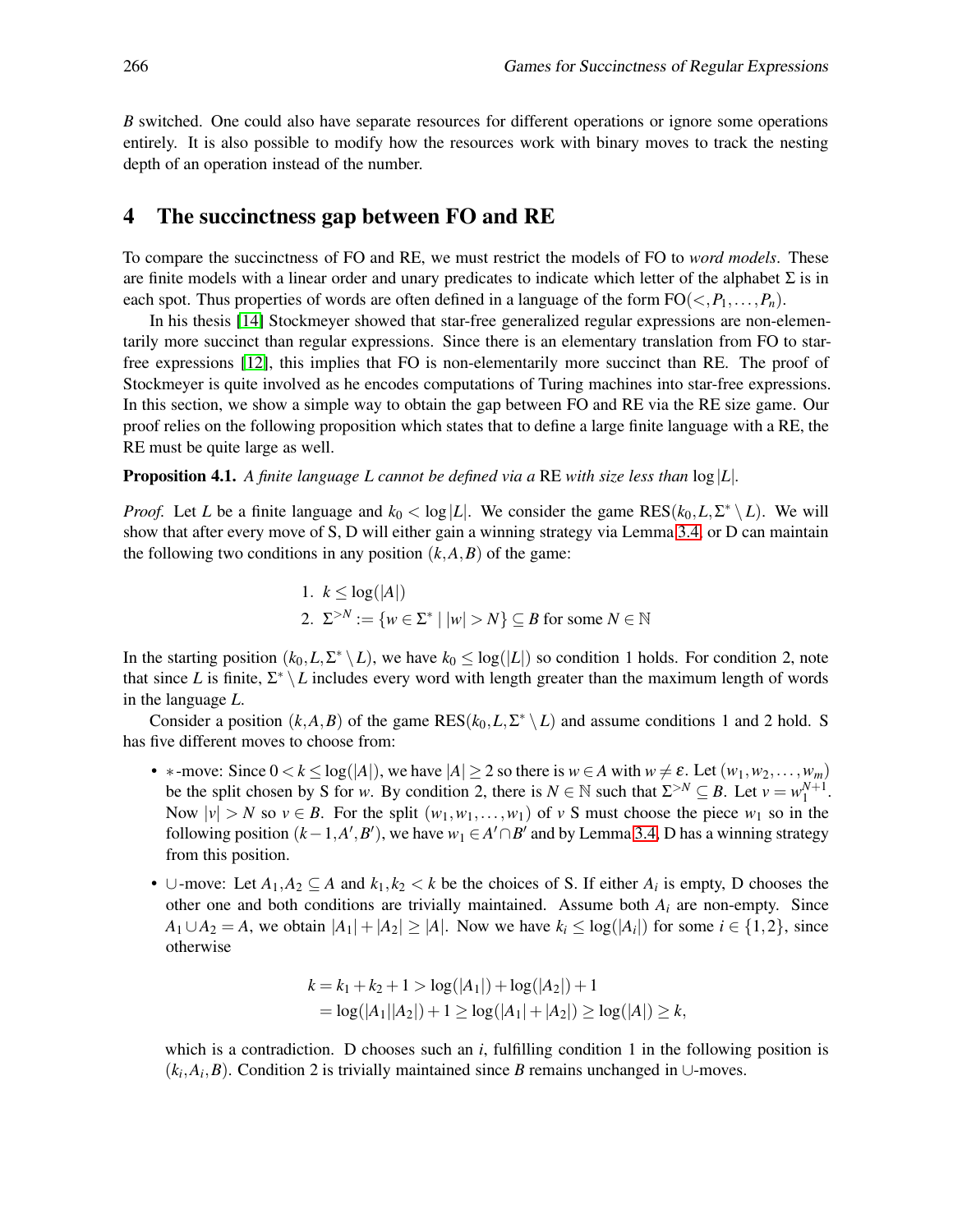• cat-move: Let the two possible following positions be  $P_i = (k_i, A_i, B_i)$  for  $i \in \{1, 2\}$ . We consider condition 2 first. Let  $w \in \Sigma^{>N}$ . Let  $v \in A$  and let  $(v_1, v_2) = v$  be the split chosen by S for *v*. Now  $u = v_1 w \in \Sigma^{>N} \subseteq B$ . For the split  $(v_1, w)$  of *u*, if S chooses the piece  $v_1$ , then  $v_1 \in A_1 \cap B_1$  and by Lemma [3.4,](#page-6-0) D has a winning strategy from position  $P_1$ . Thus we assume that S chooses the piece *w* and  $w \in B_2$ . In the same way using the word  $wv_2$ , we get  $w \in B_1$ . Thus, in order to not give D a winning strategy via Lemma [3.4,](#page-6-0) S must maintain condition 2 for both positions *P<sup>i</sup>* .

Now let us address condition 1. Since for every  $w \in A$  there is  $w_1 \in A_1$  and  $w_2 \in A_2$  such that  $w_1w_2 = w$ , we obtain  $|A_1||A_2| \ge |A|$ . We again have  $k_i \le \log(|A_i|)$  for some  $i \in \{1,2\}$ , since otherwise

$$
k = k_1 + k_2 + 1 > log(|A_1|) + log(|A_2|) + 1 = log(|A_1||A_2|) + 1 \ge log(|A|) \ge k,
$$

which is a contradiction. D again fulfills condition 1 by choosing such an *i*.

• *a*- or  $\emptyset$ -move: Since  $0 < k \leq \log(|A|)$ , we have  $|A| \geq 2$  so  $A \nsubseteq \{a\}$  and  $A \neq \emptyset$  and D wins the game.

The language we use encodes sets of *the cumulative hierarchy*, defined as follows:

$$
V_0 := \emptyset
$$
  

$$
V_{n+1} := \mathscr{P}(V_n).
$$

For each set in the cumulative hierarchy, we define a set of natural encodings. The encodings correspond to the different ways the set could be written down using only set brackets  $\{$  and  $\}$ . To differentiate the encoded words from actual set notation, we will use parentheses ( and ) instead. The encodings are defined as follows:

$$
enc(\emptyset) := \{()\}
$$
  
enc(X) :=  $\{(e_1 \cdots e_n) \mid e_i \in enc(x_i), x_1 < \cdots < x_n \text{ is a linear order of } X\}.$ 

A set has several encodings corresponding to different orders of the elements. For example, the set  $V_2 = \{0, \{0\}\}\$  has the encodings  $(()(())$  and  $((())()$ ).

Let  $\Sigma$  be the alphabet with ( and ) and let  $n \in \mathbb{N}$ . We consider the following language:

$$
L_n=\bigcup_{X\in V_{n+1}} enc(X).
$$

We first define  $L_n$  in first-order logic with linear order  $\lt$  and a unary predicate symbol P.

We define some auxiliary formulas. We interpret the predicate *P* so that the left parentheses satisfy *P* and the right parentheses do not. We use the formulas  $L(x)$  and  $R(x)$  to indicate this. We also define the formula  $S(x, y)$  that says *y* is the successor of *x*.

$$
L(x) := P(x), R(x) := \neg P(x), S(x, y) := x < y \land \neg \exists z (x < z < y)
$$

We will often want to say that the subword from position  $x_1$  to  $x_2$  encodes an instance of a set *X*. For easy readability of these kinds of statements, we adopt a flexible notation, where capital letters are used as shorthand for pairs of variables, that is to say  $X := (x_1, x_2)$ . Whenever possible, we shall use only the capital letters but in some cases we need the singular variables also.

 $\Box$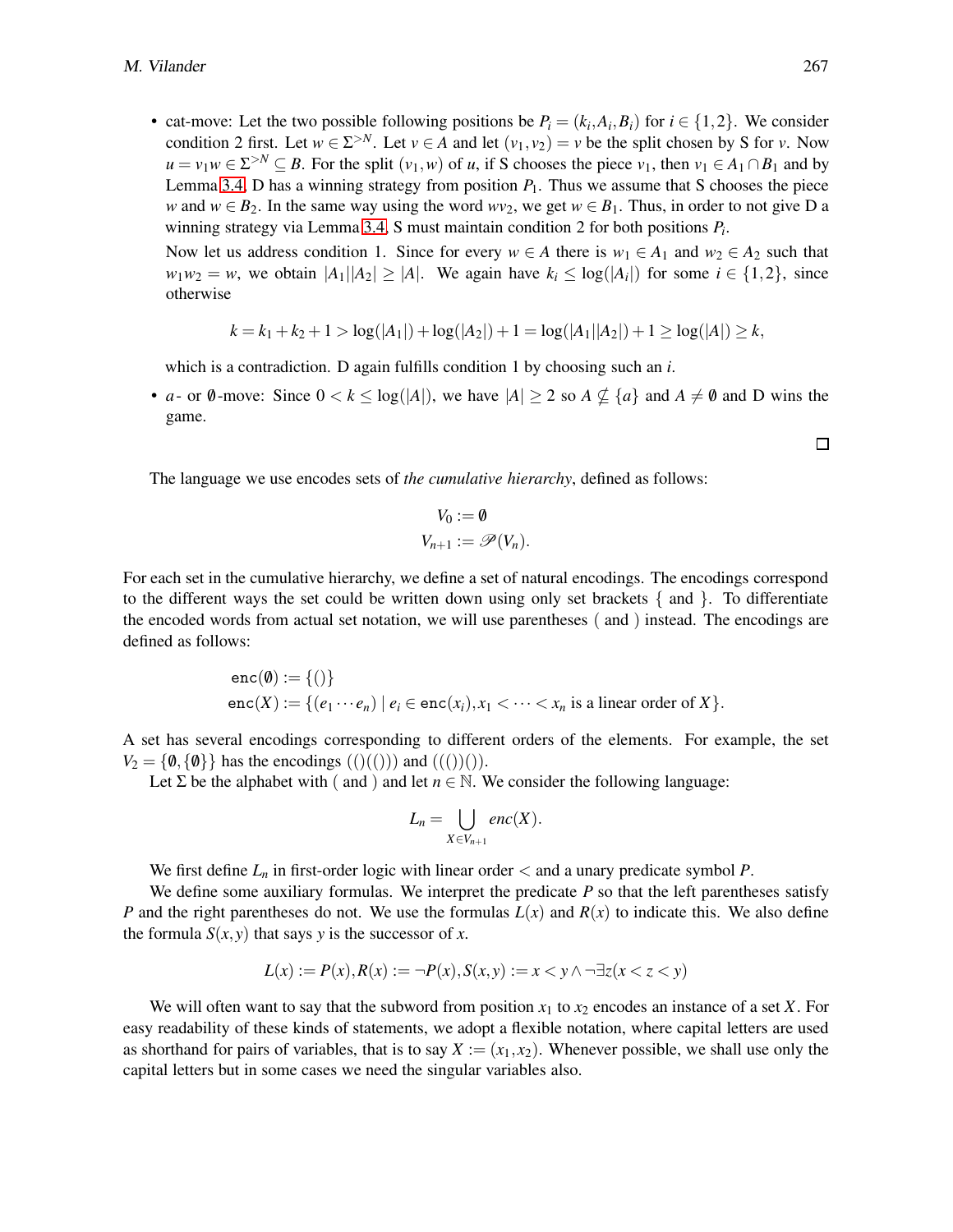We define the formulas  $\text{set}_i(X)$  and  $X = iY$  by mutual recursion. We additionally define formulas  $X \in_i Y$ , but since these only refer to the formula set<sub>*i*</sub>, they are not essential in the recursion but rather shorthand to make the formulas more readable. The formula  $set<sub>i</sub>(X)$  says that *X* correctly encodes a set in  $V_i$  with no repetition. The formula  $X \in i$  *Y* assumes *Y* encodes a set and says that *X* encodes a set in *V*<sub>i</sub> and is an element of the set encoded by *Y*. Finally, the formula  $X = iY$  assumes *X* and *Y* both encode sets in  $V_i$  and says that these sets are the same. The definition by mutual recursion is as follows:

$$
\mathbf{set}_0(X) := L(x_1) \land R(x_2) \land S(x_1, x_2)
$$
  
\n
$$
\mathbf{set}_{i+1}(X) := x_1 < x_2 \land L(x_1) \land R(x_2)
$$
  
\n
$$
\land \forall u(x_1 < u < x_2 \rightarrow \exists v(x_1 < v < x_2 \land (\mathbf{set}_i(u, v) \lor \mathbf{set}_i(v, u))))
$$
  
\n
$$
\land \forall A \forall B((A \in_i X \land B \in_i X \land a_1 \neq b_1) \rightarrow A \neq_i B)
$$

$$
X \in_i Y := y_1 < x_1 < x_2 < y_2 \land \texttt{set}_i(X) \\
\land \neg \exists U (y_1 < u_1 < x_1 \land x_2 < u_2 < y_2 \land \texttt{set}_i(U))
$$

$$
X =_0 Y := \top
$$
  
\n
$$
X =_{i+1} Y := \forall A (A \in_i X \to \exists B (B \in_i Y \land A =_i B))
$$
  
\n
$$
\land \forall B (B \in_i Y \to \exists A (A \in_i X \land A =_i B))
$$

We use these auxiliary formulas to define the formula  $\varphi_n$ , which defines the language  $L_n$ . The formula  $\varphi_n$  says that the first and last symbol of the word encode a set in  $V_n$  with no repetition.

$$
\varphi_n := \exists X (\forall z (x_1 \leq z \land z \leq x_2) \land \mathtt{set}_n(X))
$$

From the form of the formulas we see that  $sz(\varphi_n) = \mathcal{O}(c^n)$  for some small constant  $c$ <sup>[1](#page-10-0)</sup>.

Now Proposition [4.1](#page-8-0) allows us to easily prove a non-elementary succinctness gap between FO and RE. This gap already follows from the work of Stockmeyer [\[14\]](#page-14-10). He found a similar gap between starfree expressions and RE and an elementary translation from FO to star-free expressions [\[12\]](#page-14-11) leads to this result.

**Theorem 4.2.** FO $(*P*)$  *is non-elementarily more succinct than* RE *on words.* 

*Proof.* The language  $L_n$  is finite and  $|L_n| \geq \text{twr}(n)$ . We have shown that  $L_n$  can be defined in FO(<,*P*) via a formula exponential in *n*. However, if  $k < log(twr(n)) = twr(n-1)$ , by Theorem [4.1,](#page-8-0) D has a winning strategy in the game  $RES(k, L, \Sigma^* \setminus L)$ . Thus, by Theorem [3.2,](#page-6-1) there is no RE that defines *L* with size less than twr $(n-1)$ .  $\Box$ 

#### 5 Number of stars in RE over star-free

We shift our attention from the overall size of regular expressions to only the number of stars. Star height famously gives a hierarchy in terms of expressive power for RE [\[10\]](#page-14-8) and the corresponding result for GRE is a notorious open problem. For the number of stars, a full hierarchy can be trivially obtained already in star height one. On the other hand, for GRE, we have so far been unable to prove results of this nature due to the added complexity brought to the game with full use of complement. We present

<span id="page-10-0"></span><sup>&</sup>lt;sup>1</sup>Numerical calculations performed with Maple seem to indicate  $sz(\varphi_n) = \mathcal{O}(8^n)$ .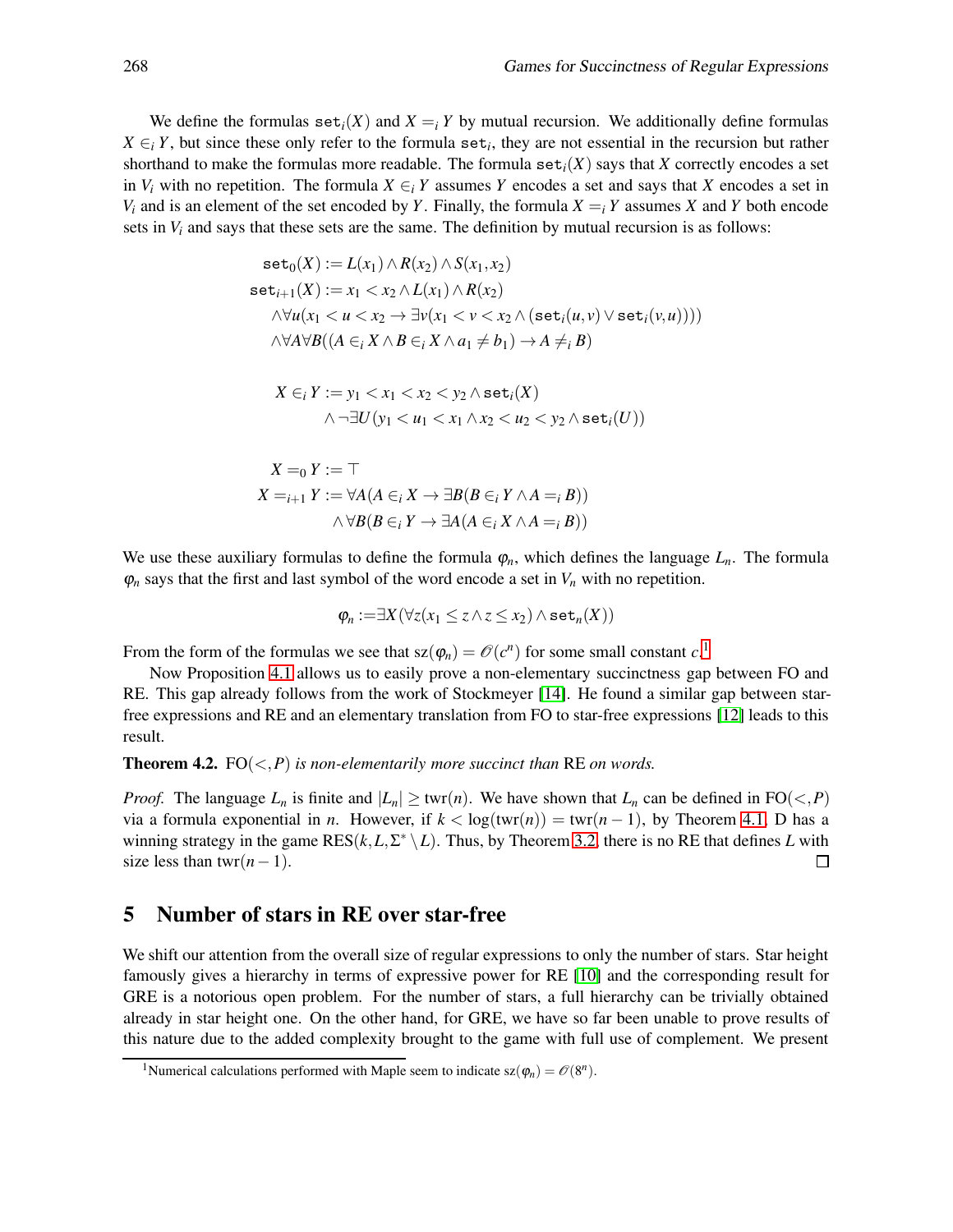an interesting middle ground between RE and GRE we call RE over star-free. For these expressions, star-free, that is FO-definable, properties are combined using the operations of RE. For RE over star-free we show that the number of stars gives a hierarchy in terms of expressive power.

The aforementioned trivial hierarchy for RE is obtained via the expression  $a_1^* \cup \cdots \cup a_n^*$  but we omit that proof since we prove the stronger hierarchy for RE over star-free expressions. The language we use is actually definable with *n* stars already in RE but we show that even if we allow RE over star-free expressions, it still requires *n* stars to define.

Let  $\Sigma_n = \{a_1, \ldots, a_n\}$  be a set of *n* symbols. We consider the following  $\Sigma_n$ -language:

$$
L_n := L\big(\bigcup_{i \in [n]} (a_1 \cup \cdots \cup a_{i-1} \cup a_i^2 \cup a_{i+1} \cup \cdots \cup a_n)^*\big)
$$

In other words, for each word in  $w \in L_n$ , there is  $i \in [n]$  such that every  $a_i$ -chain in *w* has even length. We don't need the whole language  $L_n$  for the game so we use a simple subset instead. For  $k \in \mathbb{N}$  and  $i \in [n]$ , we define

$$
L_{n,k} := \{ \ell_1, \ldots, \ell_n \} = \{ a_1^{2k+1} \cdots a_i^{2k} \cdots a_n^{2k+1} \mid i \in [n] \}.
$$

Each  $\ell_i$  is a word that consists of a chain of each symbol  $a_j$  in order. The chain of the specific symbol  $a_i$ has even length and all other chains of *a<sup>j</sup>* have odd length.

**Theorem 5.1.** Any RE over star-free expression  $R_n$  with  $L(R_n) = L_n$  has at least n stars.

*Proof.* Let  $n \in \mathbb{N}$  and  $k_0 \ge n$ . We consider the languages  $A_0 := L_{n,k_0}$  and  $B_0 := \sum_{n=1}^{\infty} \setminus L_n$ . We will show that D has a winning strategy for the game  $RES(k_0,n-1,A_0,B_0)$ . Since  $A_0 \subseteq L_n$  and  $B_0 = \sum_{n=1}^{\infty} \setminus L_n$ , D then also has a winning strategy for the game  $RES(k_0, n-1, L_n, \Sigma_n^* \setminus L_n)$ . The number  $k_0$  is arbitrary so by Theorem [3.1](#page-4-0) the claim follows.

Let  $(k, s, A, B)$  be a position in the game  $RES(k_0, n-1, A_0, B_0)$ . We will show that D can maintain the following conditions while a ∗-move has not been made. We will also see that if a ∗-move is made while the conditions hold, D gains a winning strategy. The conditions are:

There is  $I \subseteq [n]$  such that

- 1.  $|I| > s$ ,
- 2. for every  $i \in I$  there is  $w_i \in A$  and  $u_i, v_i \in \sum_{i=1}^{k} s.t.$   $\ell_i = u_i w_i v_i$  and  $(a_i)^{k+1}$  is a subword of  $w_i$ ,
- 3. for every  $r \in \sum_{n=1}^{\infty}$  if there are  $i, j \in I$  with  $u_i r v_j \in B_0$ , then  $r \in B$ .

Intuitively condition 2 says that in the position  $(k, s, A, B)$ , the set *A* has some 'descendants'  $w_i$  of the original words  $\ell_i$  in  $A_0$ . The words  $u_i$  and  $v_i$  are the parts that have been removed from  $\ell_i$  via cat-moves to obtain *w<sup>i</sup>* . The set *I* contains the indices that still have descendants in play. Condition 1 states that the number of such indices is always larger than the star resource *s*. Finally condition 3 says that the set *B* has versions of the original words in  $B_0$  with some prefix  $u_i$  and some suffix  $v_j$  removed.

In the starting position  $(k_0, n-1, A_0, B_0)$  the conditions hold with  $I = [n]$  and for every  $i \in I$ ,  $w_i = \ell_i$ and  $u_i = v_i = \varepsilon$ . We consider each possible move of S and show that in every case either the above conditions are maintained or D wins eventually by a winning strategy described in a previous lemma.

•  $\neg$ -move: We must first check that while the conditions hold, a  $\neg$ -move from S leads to a win for D. Let  $i \in I$ . By condition 2, the word  $w_i$  has  $(a_i)^{k+1}$  as a subword. Let *r* be a word obtained from *w*<sub>*i*</sub> by adding one *a*<sub>*i*</sub> to this *a*<sub>*i*</sub>-chain. Since  $\ell_i = u_i w_i v_i$  and the *a*<sub>*i*</sub>-chain in  $\ell_i$  is even, we know the chain in  $u_i r v_i$  is odd. The chains of all other  $a_j$  are odd in  $\ell_i$  and thus also in  $u_i r v_i$  so  $u_i r v_i \in B_0$ . By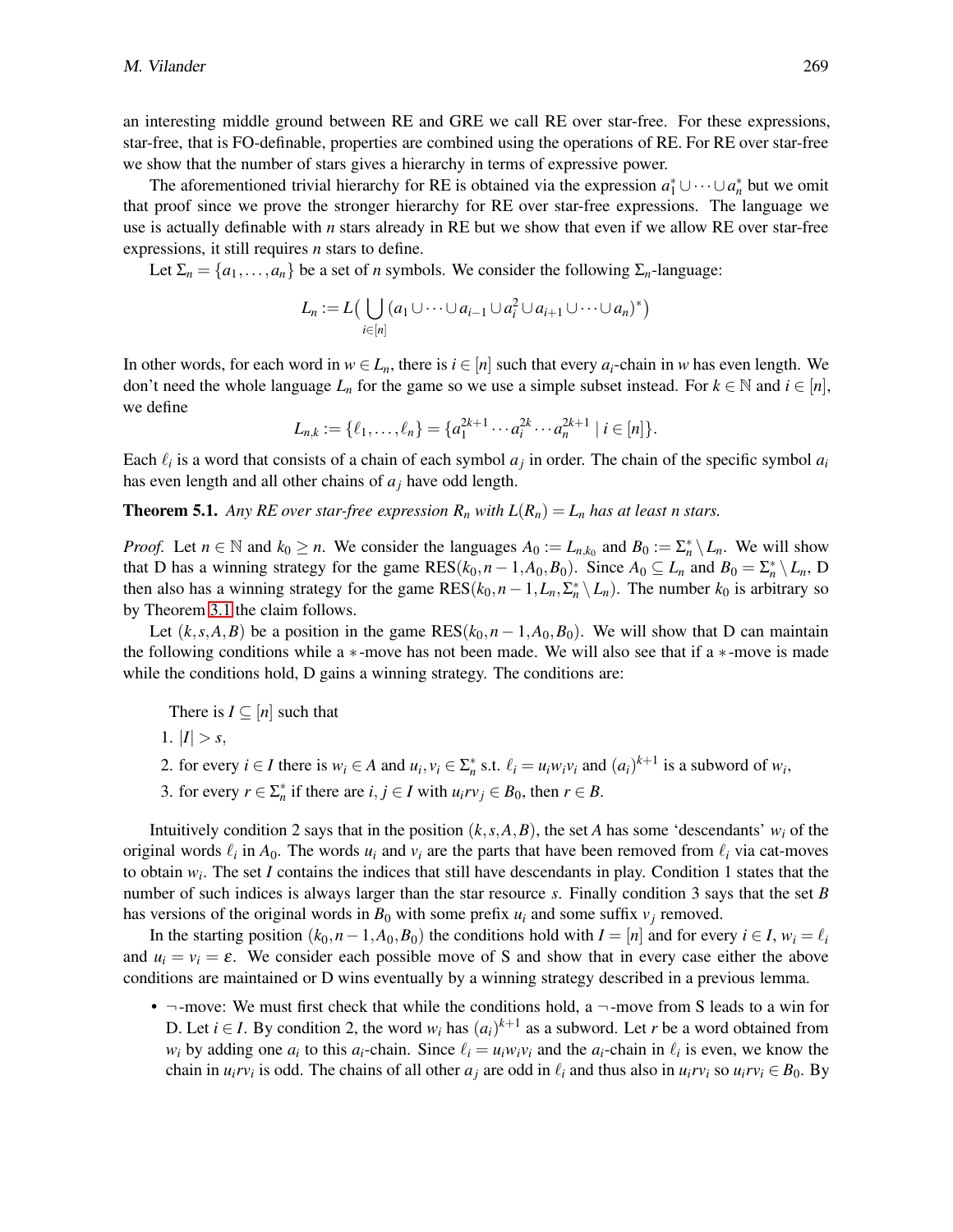condition 3, we have  $r \in B$ . If S makes a  $\neg$ -move, his star resource *s* becomes 0. In the following position  $(k-1,0,B,A)$ , we have  $r \in B$  and  $w_i \in A$  and the two words only differ by the length of a chain with length more than *k*−1 so Lemma [3.5](#page-7-0) gives D a winning strategy. This means that while the conditions hold, S can only attempt ∪-moves, cat-moves and ∗-moves if he hopes to win.

- ∪-move: Let  $A_1, A_2 \subseteq A$  be the subsets S chooses. For each  $i \in I$ ,  $w_i \in A_1$  or  $w_i \in A_2$ . Let  $I_1, I_2 \subseteq I$ be the sets of indices generated this way. Since  $|I| > s$ , we have  $|I_1| > s_1$  or  $|I_2| > s_2$ . D chooses the position where this holds. Condition 2 still clearly holds and since *B* remains unchanged in this move, so does condition 3.
- cat-move: Let  $i \in I$  and let  $(w_{i,1}, w_{i,2})$  be the split S chooses for  $w_i$ . Let  $k_1 + k_2 + 1 = k$  and  $s_1 + s_2 = s$  be the resource splits of S. Since  $w_i$  has  $(a_i)^{k+1}$  as a subword,  $w_{i,1}$  has  $(a_i)^{k_1+1}$  as a subword or  $w_{i,2}$  has  $(a_i)^{k_2+1}$  as a subword. We divide *I* into subsets  $I_1, I_2$  according to this condition. Since  $|I| > s$ , we have  $|I_1| > s_1$  or  $|I_2| > s_2$ . Assume the former. Now condition 2 is satisfied for  $w_{i,1}$  by letting  $u_{i,1} := u_i$  and  $v_{i,1} := w_{i,2}v_i$ . For condition 3, let  $u_{i,1}rv_{j,1} \in B_0$  for some  $r \in \sum_{n=1}^{\infty}$  and *i*, *j* ∈ *I*<sub>1</sub>. Now *u*<sub>*i*</sub>*rw*<sub>*j*,2</sub>*v*<sub>*j*</sub> ∈ *B*<sub>0</sub> so by condition 3 in the position before this move, *rw*<sub>*j*,2</sub> ∈ *B*. For the split  $(r, w_{j,2})$  of  $rw_{j,2}$  S must choose r to have a chance, since choosing  $w_{j,2}$  would result in an identical word on both sides for the position  $(k_2, s_2, A_2, B_2)$ . So either D has a winning strategy by Lemma [3.4](#page-6-0) or  $r \in B_1$  for every such *r* and condition 3 holds for the position  $(k_1, s_1, A_1, B_1)$  and D chooses this position. The case of  $|I_2| > s_2$  is handled in the same way.
- \*-move: S can only make this move if  $1 \leq s < |I|$  so we have *i*,  $j \in I$  with  $i < j$ . We will show that this is enough to give D a winning strategy if S makes a ∗-move. Our aim is to show that a word of the form  $(w_j)^{m_1}(w_i)^{m_2}$  is in *B*. We will use condition 3 to show this. Condition 3 requires a word of the form  $u_i r v_j$  to be in  $B_0$  and words in  $B_0$  have odd chains of all symbols  $a_p$ . Thus we begin by finding odd chains of all symbols in our words.

Recall that by condition 2, there are  $w_i \in A$  and  $u_i, v_i \in \Sigma^*$  such that  $\ell_i = u_i w_i v_i$  and  $(a_i)^{k+1}$  is a subword of  $w_i$ . The same holds for *j*. Let  $u \in \{u_i, u_j\}$  be the one of the two words with more odd chains of symbols. If they have the same number of odd chains, we choose, say, the longer word. Choose  $v \in \{v_i, v_j\}$  the same way. Next, we will show that for each  $p \in [n]$ , at least one of the words  $w_i$ ,  $w_j$ , *u* and *v* has an odd  $a_p$ -chain.

Recall that the words in  $A_0$  have chains of symbols  $a_p$  in order and only the  $a_i$ -chain in a word  $\ell_i$  is even while all the others are odd. Furthermore,  $\ell_i = u_i w_i v_i$  and  $w_i$  has  $(a_i)^{k+1}$  as a subword so all chains in  $u_i$  are odd except possibly the last. Thus for each odd chain in  $u_i$  there is also one of the same symbol in *u* and the same goes for  $u_j$ . Similarly for each odd chain in  $v_i$  or  $v_j$  there is one in *v*.

We now show that for every  $p \in [n]$  there is an odd chain in at least one of the words  $w_i, w_j, u$  and *v*. First, let  $p < i$ . If there is an odd  $a_p$ -chain in  $w_i$  we are done so let us assume there is not. Now the  $a_p$ -chain in  $w_i$  is even (possibly empty) and since the chain in  $u_iw_iv_i = \ell_i$  is odd, we know the one in  $u_i$  is odd. As noted above, an odd chain in  $u_i$  means there is also one in  $u$ . So in this case there is an odd  $a_p$ -chain in  $w_i$  or  $u$ . The case  $p > i$  is very similar and we obtain an  $a_p$ -chain in  $w_i$ or *v*. Finally let  $p = i$ . Now  $p < j$  so like above we obtain an odd  $a_p$ -chain in  $w_j$  or  $u$ .

We now have an odd chain of each  $a_p$  among the words  $w_i$ ,  $w_j$ ,  $u$  and  $v$ , but we still need to make sure the specific way we catenate these words does not remove the only odd chains of a symbol by merging them into an even one. Let  $f(w)$  be the index of the first symbol of a word *w* and  $l(w)$  the index of the last. By condition 2 we have  $f(w_i) \le i \le l(w_i)$ . The same goes for  $f(w_i) \le j \le l(w_i)$ . We start with  $w_jw_i$ . By the above we obtain  $f(w_i) \leq i < j \leq l(w_j)$  so this catenation cannot result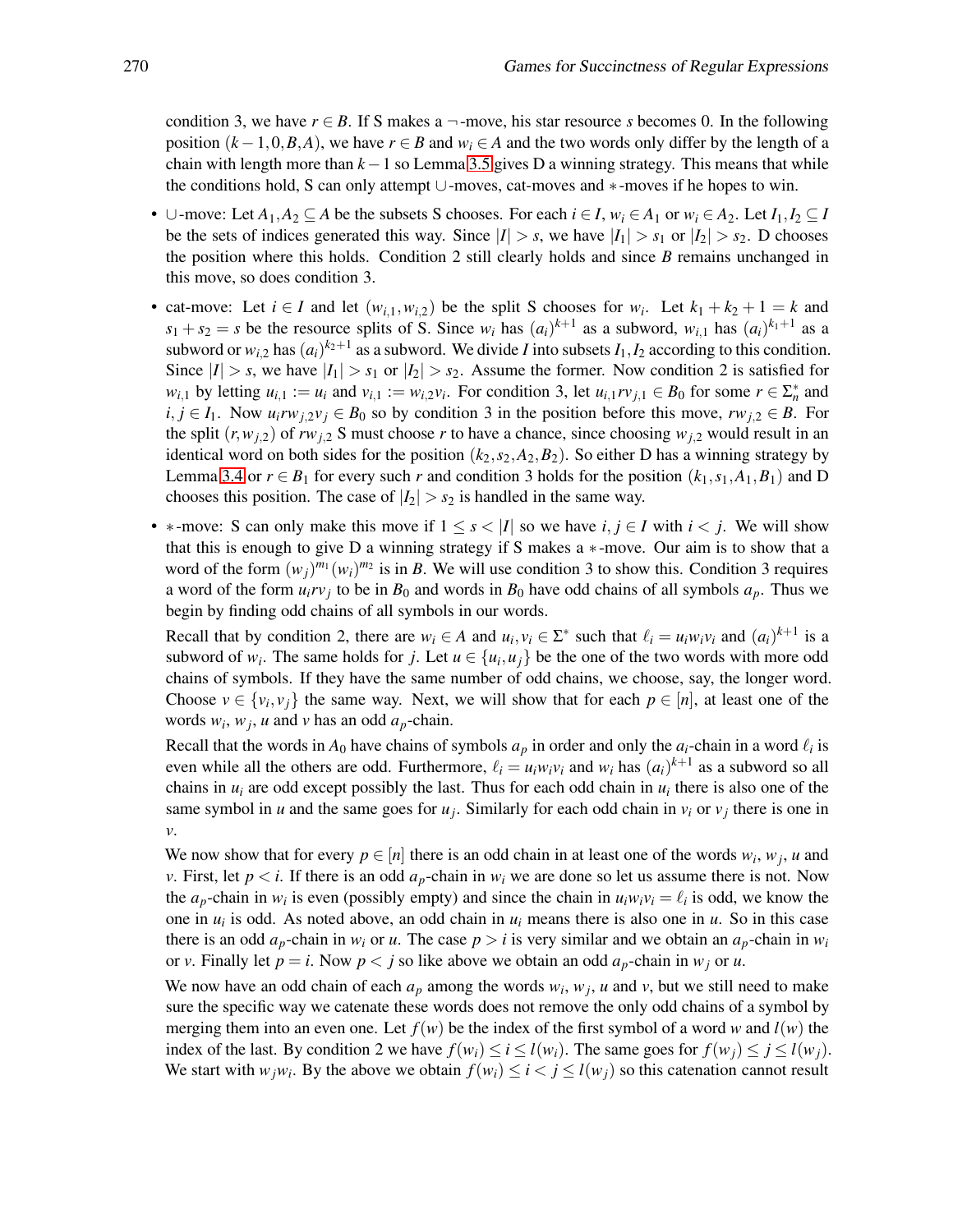in any merging of odd chains. Next we add *u* to the left. If  $l(u) = f(w_i)$  and both chains are odd, this merges the chains into an even one. Here we consider two cases. First, if  $w_j$  is just an odd *a*<sub>*j*</sub>-chain, then for some  $m_1 \in \{1,2\}$  the  $a_j$ -chain in the word  $u(w_j)^{m_1}w_i$  is odd. If  $w_j$  has other symbols besides  $a_j$ , then the word  $u(w_j)^2 w_i$  has an odd  $a_{f(w_j)}$ -chain at the start of the second  $w_j$ . We have thus obtained  $u(w_j)^{m_1}w_i$  with an odd chain of  $a_{f(w_j)}$ . We finally add v to the right in a similar fashion. If  $l(w_i) = f(v)$  and both chains are odd, we again consider the cases of  $w_i$  being just an odd  $a_i$ -chain or a larger word and we obtain  $m_2 \in \{1,2\}$  such that  $u(w_i)^{m_1}(w_i)^{m_2}v$  has an odd chain of  $a_{l(w_i)}$ .

As the words  $w_i$ ,  $w_j$ , *u* and *v* have an odd chain of each symbol and we have made sure the catenations did not lose any, our catenated word  $u(w_j)^{m_1}(w_i)^{m_2}v$  is now in  $B_0$ . Since  $u \in \{u_i, u_j\}$ and  $v \in \{v_i, v_j\}$ , by condition 3,  $(w_j)^{m_1}(w_i)^{m_2} \in B$ .

Let us finish by showing how this gives D a winning strategy after the ∗-move in progress. S must give splits for  $w_i$  and  $w_j$  and every piece of these splits is in the left set of the following position, *A*<sup> $\prime$ </sup>. S must also choose a piece of every split of  $(w_j)^{m_1}(w_i)^{m_2}$  to add to the right set, *B*<sup> $\prime$ </sup>. The split of  $(w_j)^{m_1}(w_i)^{m_2}$  we are interested in is the one where each subword  $w_i$  and  $w_j$  is split according to the splits given by S for  $w_i$  and  $w_j$ . For this split, S must choose one of the pieces already in  $A'$  to also be in *B'*. Thus, in the following position  $(k-1, s-1, A', B')$ , there is an identical word on both sides and D has a winning strategy by Lemma [3.4.](#page-6-0) Thus if S makes a ∗-move while the conditions hold, D eventually wins.

### 6 Conclusion

We have presented a formula size game for GRE, RE and a middle ground between these we call RE over star-free expressions. We used the RE version to reprove a non-elementary succinctness gap between FO and RE via a large finite language. For RE over star-free we showed that the number of stars gives a full hierarchy in terms of expressive power. As the astute reader has noted, we have not used the full GRE size game in this paper. This is due to the considerable combinatorial complexity of the game. A clear goal for further research is to find some handle on this complexity at least for some problems. A good first candidate is to prove that there is a star height one language that requires two stars to define via a GRE.

As noted in Remark [3.6,](#page-7-1) the games can be modified to isolate different operations with different resources or counting the nesting depth of some operations instead of the number. This means that the games could naturally be used to investigate any problem having to do with bounds on operators such as the generalized star height problem.

## References

- <span id="page-13-1"></span>[1] M. Adler & N. Immerman (2003): *An* n! *lower bound on formula size*. ACM Trans. Comput. Log. 4(3), pp. 296–314, doi:[10.1145/772062.772064](http://dx.doi.org/10.1145/772062.772064).
- <span id="page-13-2"></span>[2] H-D. Ebbinghaus & J. Flum (1995): *Finite Model Theory: First Edition*. Springer Berlin Heidelberg, Berlin, Heidelberg, doi:[10.1007/978-3-662-03182-7](http://dx.doi.org/10.1007/978-3-662-03182-7).
- <span id="page-13-0"></span>[3] L. C. Eggan (1963): *Transition graphs and the star-height of regular events.* Michigan Math. J. 10(4), pp. 385–397, doi:[10.1307/mmj/1028998975](http://dx.doi.org/10.1307/mmj/1028998975).

 $\Box$